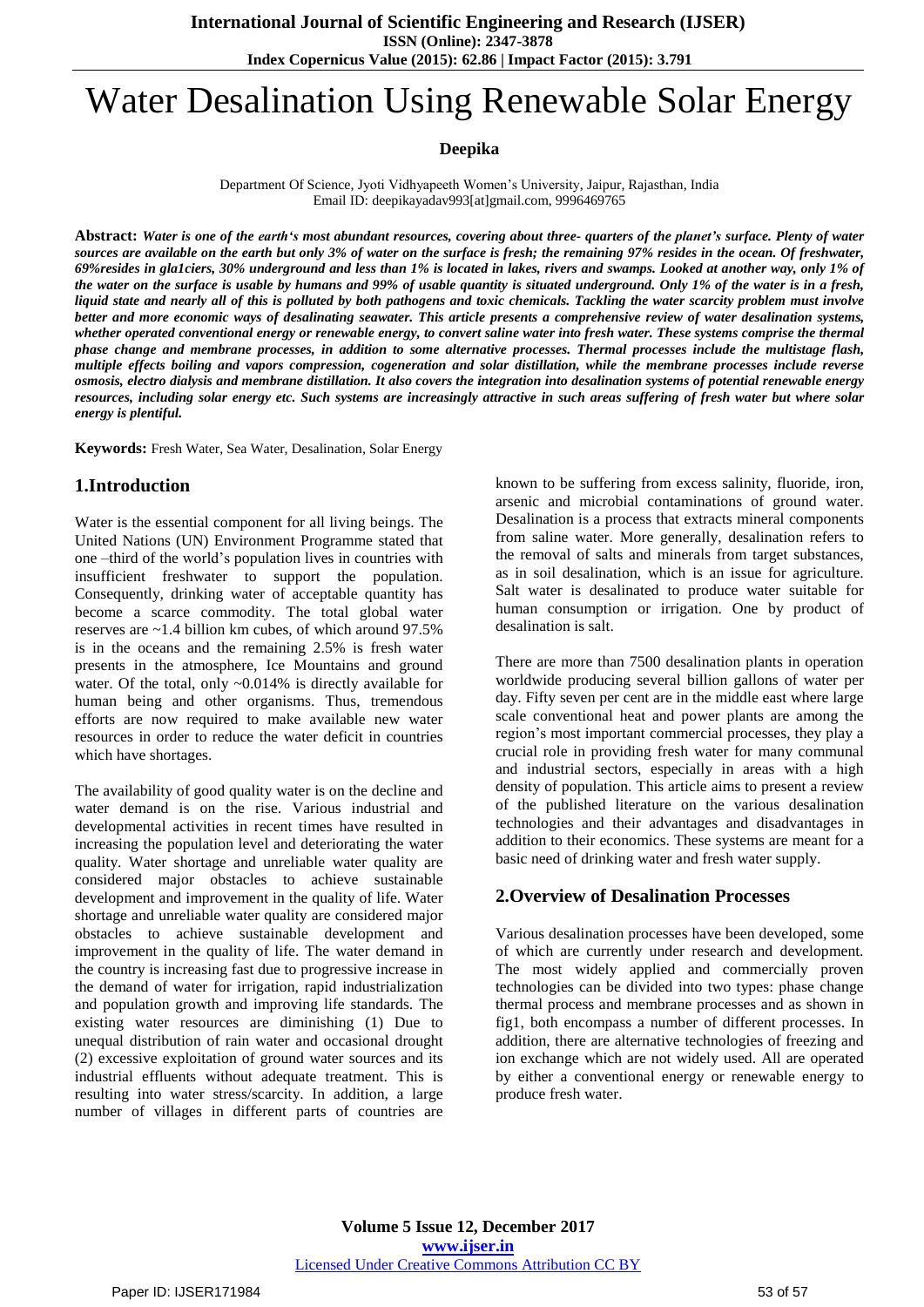# **International Journal of Scientific Engineering and Research (IJSER)**

**ISSN (Online): 2347-3878**

**Index Copernicus Value (2015): 62.86 | Impact Factor (2015): 3.791**





## **3.Thermal Desalination Process**

Thermal desalination, often called distillation, is one of the most ancient ways of treating seawater and brackish water to convert them into portable water. It is based on the principle of boiling or evaporation and condensation. Water is heated until it reaches the evaporation state. The salt is left behind while the vapors are condensed to produce fresh water. In modern times, the required thermal energy is produced in steam generators, waste heat boilers or by the extraction of back pressure steam from turbines in power stations. The most common thermal desalination processes are:

- Multi Stage Flash Distillation(MSF)
- Multiple Effect Distillation (MED)
- Vapor Compression Evaporation(VC)
- Cogeneration
- Solar Water Desalination

#### **Multi Stage Flash Distillation**

Water distillation in a vessel operating at a reduced pressure and thus providing a lower boiling point for

water, has been used for well over a century. In the 1950's, Weirs of Cataract in Scotland used this concept to invent the MSF process and it had significant development and wide application throughout the 1960's due to both of its economical scale and its ability to operate on low grade steam. MSF is currently producing around 64% of the total world production of desalinated water. Most of the MSF plants are located in Arab region.

Although MSF is the most reliable source for the production of fresh water from seawater, it is considered as an energy intensive process, which requires both thermal and mechanical energy. In the MSF process, illustrated in Figure 2, feed water (saline water)is heated in a vessel called the brine heater until it reaches a temperature below the saturation boiling temperature. The heated seawater flows through a series of vessels, in sequence, where the lower ambient pressure causes the water to boil rapidly and vaporize. This sudden introduction of heated water into the reduced pressure chamber is referred to as the 'flashing effect' because the water almost flashes into steam.



**Figure 2**

**Volume 5 Issue 12, December 2017 <www.ijser.in>** [Licensed Under Creative Commons Attribution CC BY](http://creativecommons.org/licenses/by/4.0/)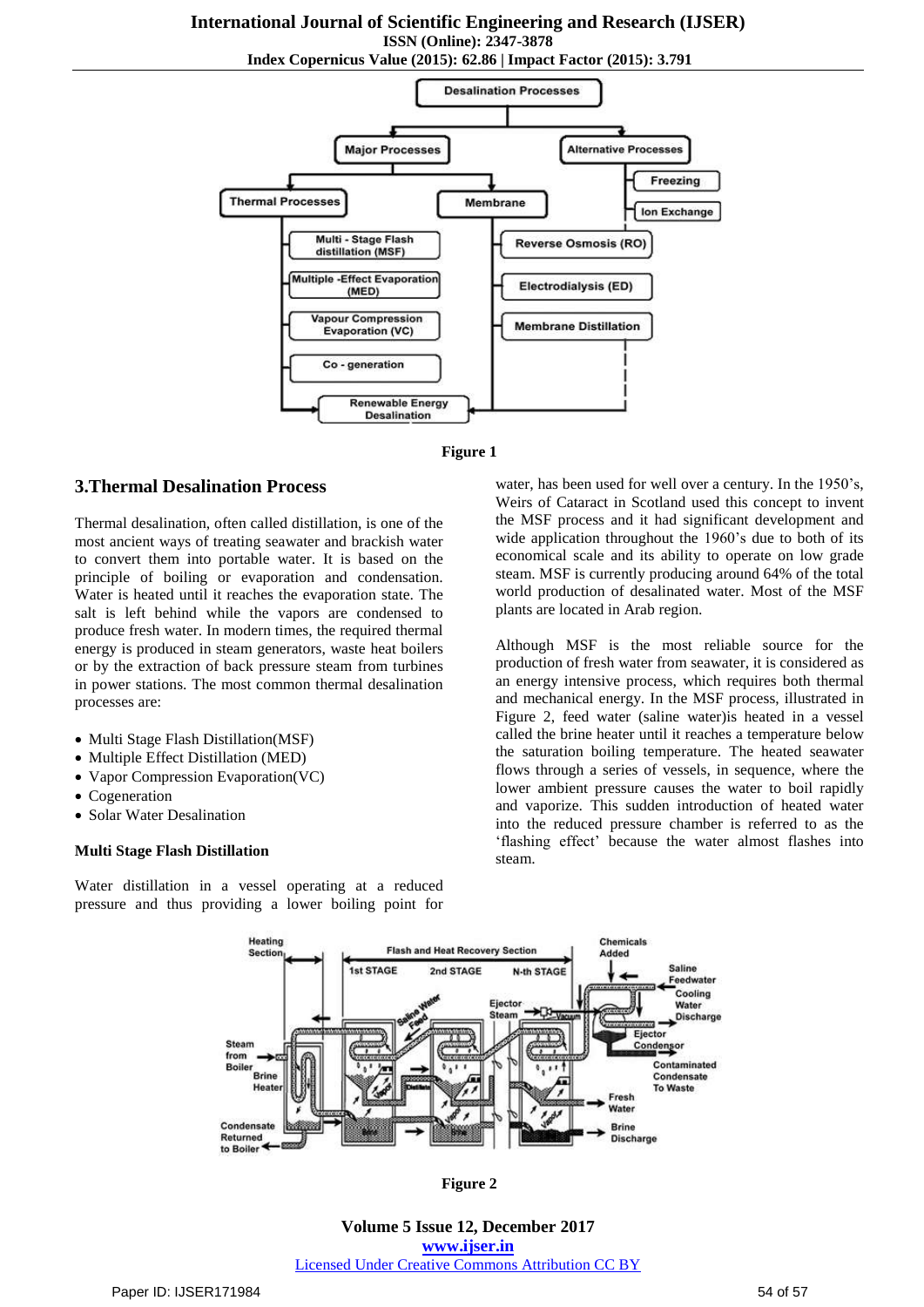A small percentage of this water is converted into water vapor, the percentage is mainly dependent on the pressure inside the stage, since boiling continues until the water cools and vaporization stops. The vapor steam generated by flashing is converted to fresh water by being condensed on the tubes of heat exchangers that run through each stage. The incoming feed water going to the brine heater cools the tubes. This, in turn, heats up the feed water and increases the thermal efficiency by reducing the amount of thermal energy required in the brine heater to raise the temperature of the seawater.

Typically a MSF plant contains between 15 and 25 stages and a series of stages set at increasingly lower atmospheric pressure was developed so that the feed water which was passed from one stage to another was boiled repeatedly without adding more heat.

Distillation processes produce  $\sim$  50% of the worldwide desalination capacity and 84% of this is produced by MSF technology.

## **Multi Effect Distillation**

The MED process is the oldest large scale distillation method used for seawater desalination. At present ~3.5% of the world's desalted water is produced by MED plants. High distilled water quality, high unit capacity and high heat efficiency are its most obvious characteristics. In addition, MED has traditionally been used in the industrial

distillation sector for the evaporation of juice from sugarcane in the production of sugar and in the production of salt using the evaporative process.

## **Vapor Compression Evaporation**

The vapor compression distillation process is used in combination with other process like MED and single effect vapor compression. In this process, the heat for evaporating the seawater comes from the compression of vapor. VC plants take advantages of the principle of reducing the boiling point temperature by reducing the pressure. Two devices, a mechanical compressor and a steam jet are used to condense the water vapor to produce sufficient heat to evaporate incoming seawater.

## **Membrane Processes**

Synthetic membranes were first introduced in separation processes in 1960's, but they began to play an increasingly crucial role in water desalination in the 1980's. These processes are also useful in municipal water treatment; RO and electro dialysis (ED) are replacing phase change desalting technologies for supplying water to coastal and island communities all over the world.

Figure 3 shows effective range of membrane processes and applications:



This section looks at the following process:

- Reverse osmosis
- Electro dialysis
- Membrane Distillation(MD)

## **Renewable Energy Water Desalination**

The potential use of renewable energy as a clean friendly source of energy to operate small scale desalination units in remote communities has received increasing attention in recent years. The coupling of renewable energy sources and desalination such as solar, wind and geothermal energy with desalination systems holds great promise for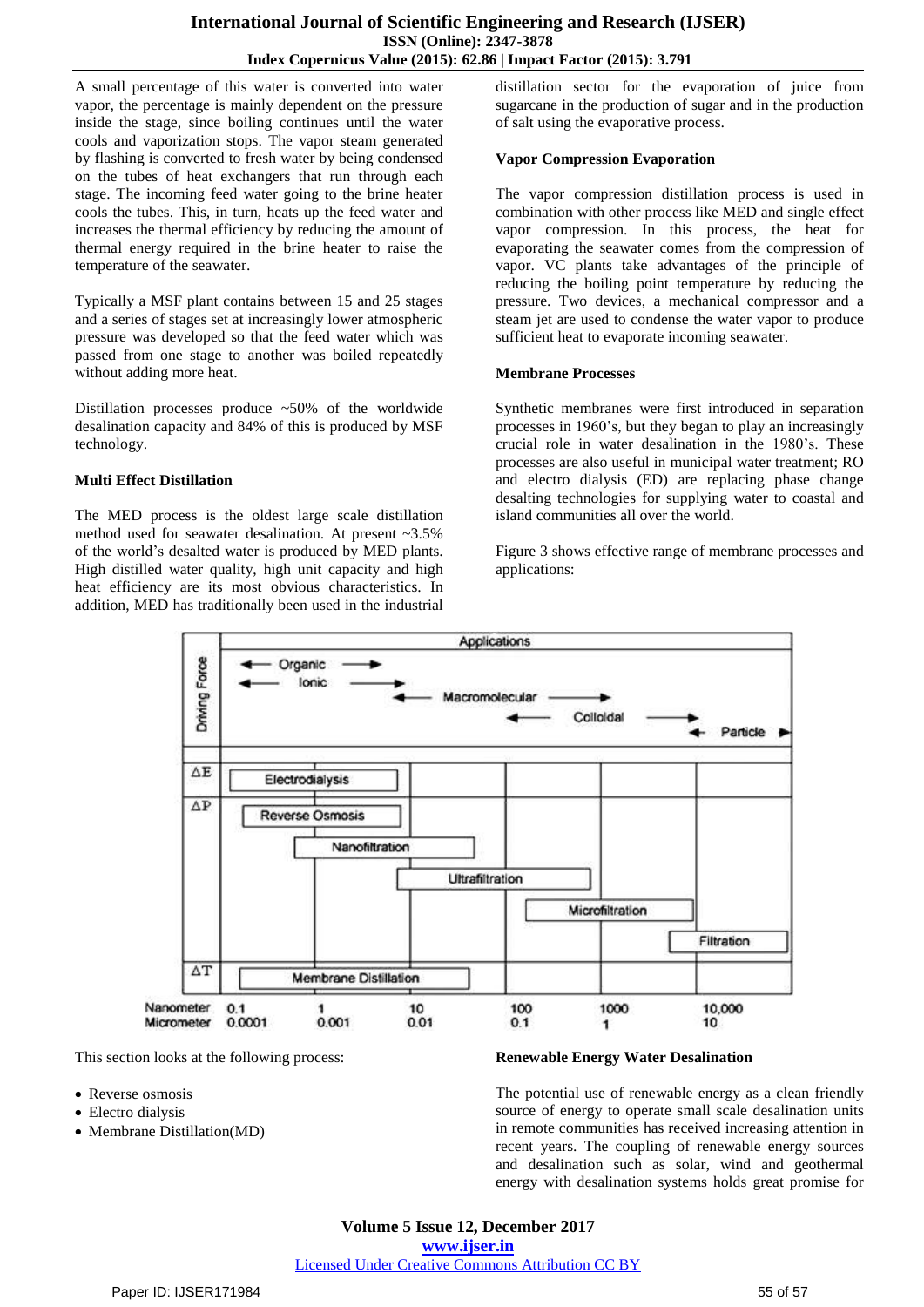tackling water shortage and is a potential for variable solution of climate change and water scarcity.

An effective integration of these technologies will allow countries to address water shortage problems with a domestic energy source that does not produced air pollution or contribute to the global problem of climate change due to lower conventional energy consumption and lower gas emissions. Meanwhile, the cost of desalination and renewable energy systems are steadily decreasing, while fossil fuel prices are rising and its supplies are steadily decreasing, while fossil fuel prices are rising and its supplies are depleting.

The desalination units powered by renewable energy systems are uniquely suited to provide water and electricity in remote areas where water and electricity infrastructures are currently lacking. The rapid increase in demand for energy is making the world focus on alternative sustainable sources. In 2008, 10% of generated electricity worldwide was produced by renewable energy sources (hydropower, biomass, biofuels and wind, geothermal and solar). A recent assessment conducted by the US energy information administration forecast that by 2035, consumption of renewable energy will be ~14% of total world energy consumption, which shows strongest growth in global electric generating capacity as in Figure 4



The majority of desalination systems that use a renewable energy source can be divided into three categories: Wind, Solar photo voltaic (PVs) or Solar Collector and those that use geothermal energy.



It has become obvious that the solar energy is the most widely used among other renewable energies as in Figure 6



**Solar Powered Water Desalination**

#### **Introduction to Solar Energy**

The sun was adored by many ancient civilizations as a powerful god and solar energy is the oldest energy source used by human beings. The first known practical application was in drying for food preservation .Scientists have long looked at solar radiation as a source of energy, trying to convert it into a useful form for direct utilization. Solar energy is used to heat and cool buildings, to heat water for domestic and industrial uses, to heat swimming pools, to power refrigerators, to operate engines and pumps, to desaline water for drinking purposes, to generate electricity, in chemistry applications and many more functions.

#### **Water Desalination Using Solar Energy**

Solar powered desalination processes are generally divided into two categories, direct and indirect systems.

## **Direct System**

The direct systems are those where the heat gaining and desalination processes take place naturally in the same device. The basin solar still represents its simplest application, the still working as a trap for solar radiation that passes through a transparent cover.

#### **Solar Still**

Solar still distillation represents a natural hydrological cycle on a small scale. The basic design of a solar still, which is similar to a greenhouse, is shown in Figure 7 Solar energy enters the device through a sloping transparent glass or plastic panel and heats a basin of salt water. The basin is generally black to absorb energy more efficiently.



**Volume 5 Issue 12, December 2017 <www.ijser.in>** [Licensed Under Creative Commons Attribution CC BY](http://creativecommons.org/licenses/by/4.0/)